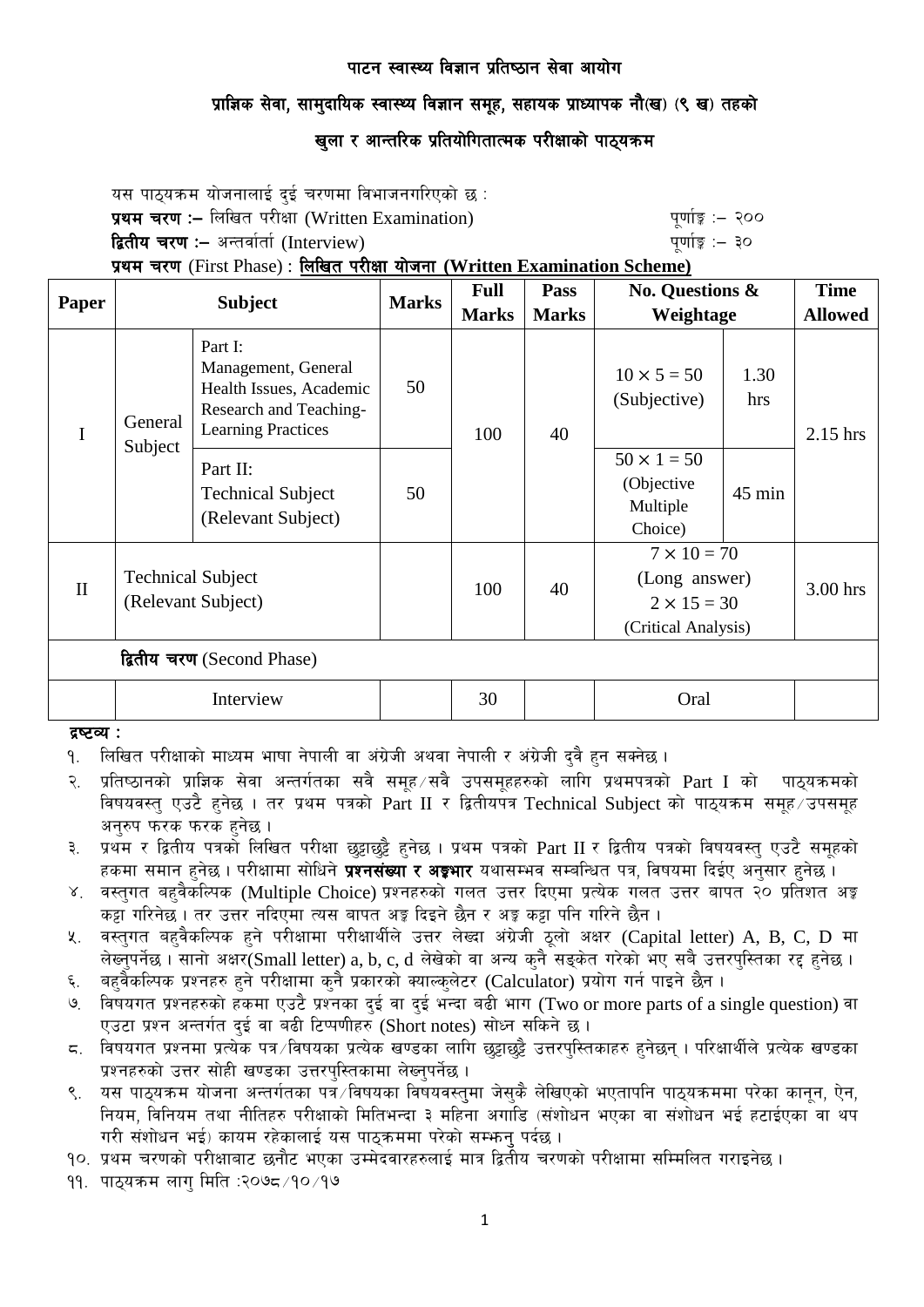## प्राज्ञिक सेवा, सामुदायिक स्वास्थ्य विज्ञान समुह, सहायक प्राध्यापक नौ(ख) (९ ख) तहको

## खुला र आन्तरिक प्रतियोगितात्मक परीक्षाको पाठ्यक्रम

#### **Paper I: General Subject Part I:**

## **(Management, General Health Issues, Academic Research and Teaching - Learning Practices) Section (A) - 25 Marks**

#### 1. **Management**

- 1.1. Health care management system in Nepal and other parts of the world
- 1.2. Fundamental principles of healthcare institution and hospital management.
- 1.3. Effective hospital management principles
- 1.4. Purpose of medical and non-medical data and records
- 1.5. Ethics and responsibility of management
- 1.6. Concept of management and its application in health care including hospital
	- 1.7.1 Management: Concept, principles, functions, scope and role, level and skills of manager
	- 1.7.2 Planning: Concept, principles, nature, types, instruments and steps
	- 1.7.3 Leadership: Concept, function, leadership styles, leadership and management
	- 1.7.4 Coordination: Concept, types, techniques of effective coordination
	- 1.7.5 Communication and counselling: Concept, communication processes and barrier to effective communication, techniques for improving communication
	- 1.7.6 Decision making: Importance, types, rational process of decision making, problem solving techniques, improving decision making
	- 1.7.7 Participative management: Concept, advantage and disadvantage, techniques of participation
	- 1.7.8 Time management: Concept, essential factors and strategies for effective time management
	- 1.7.9 Conflict management: Concept, approaches to conflict, levels of conflict, causes of conflict and strategies for conflict management
	- 1.7.10 Stress management: Concept, causes and sources of stress, techniques of stress management
	- 1.7.11 Change management: Concept, sources of organizational change, resistance to change, management of resistance to change
	- 1.7.12 Appreciative inquiry: Concept, basic principle and management
	- 1.7.13 Human resource management: Concept, functions and different aspects
	- 1.7.14 Health manpower recruitment and development
	- 1.7.15 Financial management: Concept, approaches, budget formulation and implementation, Auditing and topics related to fiscal administration

## 2. **General Health Issues**

- 2.1. Present constitution of federal republic of Nepal (including health and welfare issues)
- 2.2. Organizational structure of Ministry of Health at national/federal, regional/state, district (if applicable), municipal and village council level
- 2.3. Professional council and related regulations
- 2.4. National Health Policy
- 2.5. Health Service Act and Regulation
- 2.6. Second Long term health plan
- 2.7. Health Management Information System, forms, indicators, annual reports
- 2.8. Human Development Indices, Sustainable Development Goals
- 2.9. Health volunteers in the national health system, its rationale, use and effectiveness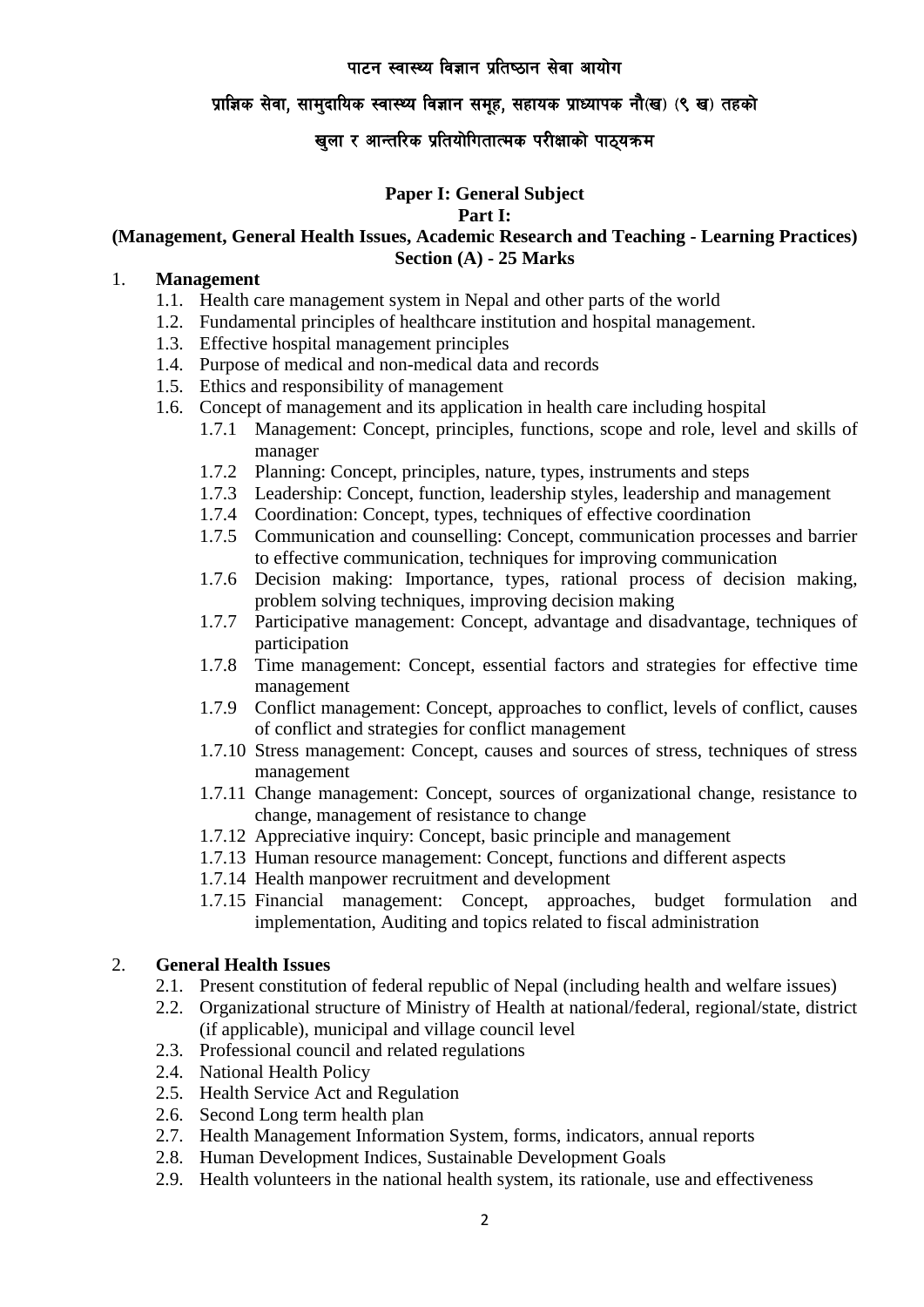## प्राज्ञिक सेवा, सामुदायिक स्वास्थ्य विज्ञान समुह, सहायक प्राध्यापक नौ(ख) (९ ख) तहको

# खुला र आन्तरिक प्रतियोगितात्मक परीक्षाको पाठ्यक्रम

- 2.10. Local governance and community participation in health service delivery
- 2.11. Health Insurance and financing in health care
- 2.12. Alternative health care system: Ayurveda, homeopathy, Unani, Chinese etc.
- 2.13. Indigenous and traditional faith health and health practices
- 2.14. International Health Agencies: Roles and responsibilities of WHO, UNICEF, UNFPA, Inter-agency relationships, Government-agency coordination: Joint Annual Review meeting
- 2.15. Supervision, types and its usage in health sector
- 2.16. Monitoring and evaluation system in health sector
- 2.17. National Health Training Centre
- 2.18. National and International Disaster Plan, Coordination
- 2.19. Patan Academy of Health Sciences Act, Mission, Goals, Organogram
- 2.20. Scope and function of Patan Academy of Health Sciences executive bodies (senate, executive committee, academic council, faculty board, hospital management committee, subject committee), various other committees

#### **Section (B) - 25 Marks**

### 3. **Academic Research**

- 3.1 Ethics, Bio-ethics and Professionalism
- 3.2 Human dignity and Human Right
- 3.3 Benefit and Harm
- 3.4 Autonomy and Individual responsibility
- 3.5 Consent and capacity to consent
- 3.6 Privacy and confidentiality
- 3.7 Respect for humans and personal integrity
- 3.8 Non-discrimination and non-stigmatization
- 3.9 Respect for cultural diversity and pluralism
- 3.10 National Health Research Council (NHRC) and its guidelines
- 3.11 Research process: ethical research proposal development, research principles, methods and materials, conclusion/recommendation/lesson learnt, commonly used referencing styles
- 3.12 IRB/IRC forms, types, use, importance; getting IRB/IRC clearance
- 3.13 Ethics on research methodology: sample selection, sample size calculation, ensuring reliability and validity of the instruments as well as methods proposed for health research
- 3.14 Quantitative and Qualitative studies
- 3.15 Data analysis (data visualization, descriptive statistics, inferential statistics with statistical hypotheses and appropriate tools/methods for quantitative studies; theme and code generation, thematic analysis, content analysis, grounded theory for qualitative and triangulation for mixed method studies)
- 3.16 Research ethics on vulnerable and non-vulnerable population
- 3.17 Research proposal/protocol/publication:
- 3.18 Publication ethics, plagiarism including self-plagiarism

#### 4. **Teaching - Learning, Assessment and Evaluation**

4.1 Lancet Commission Report on Education of Health Professionals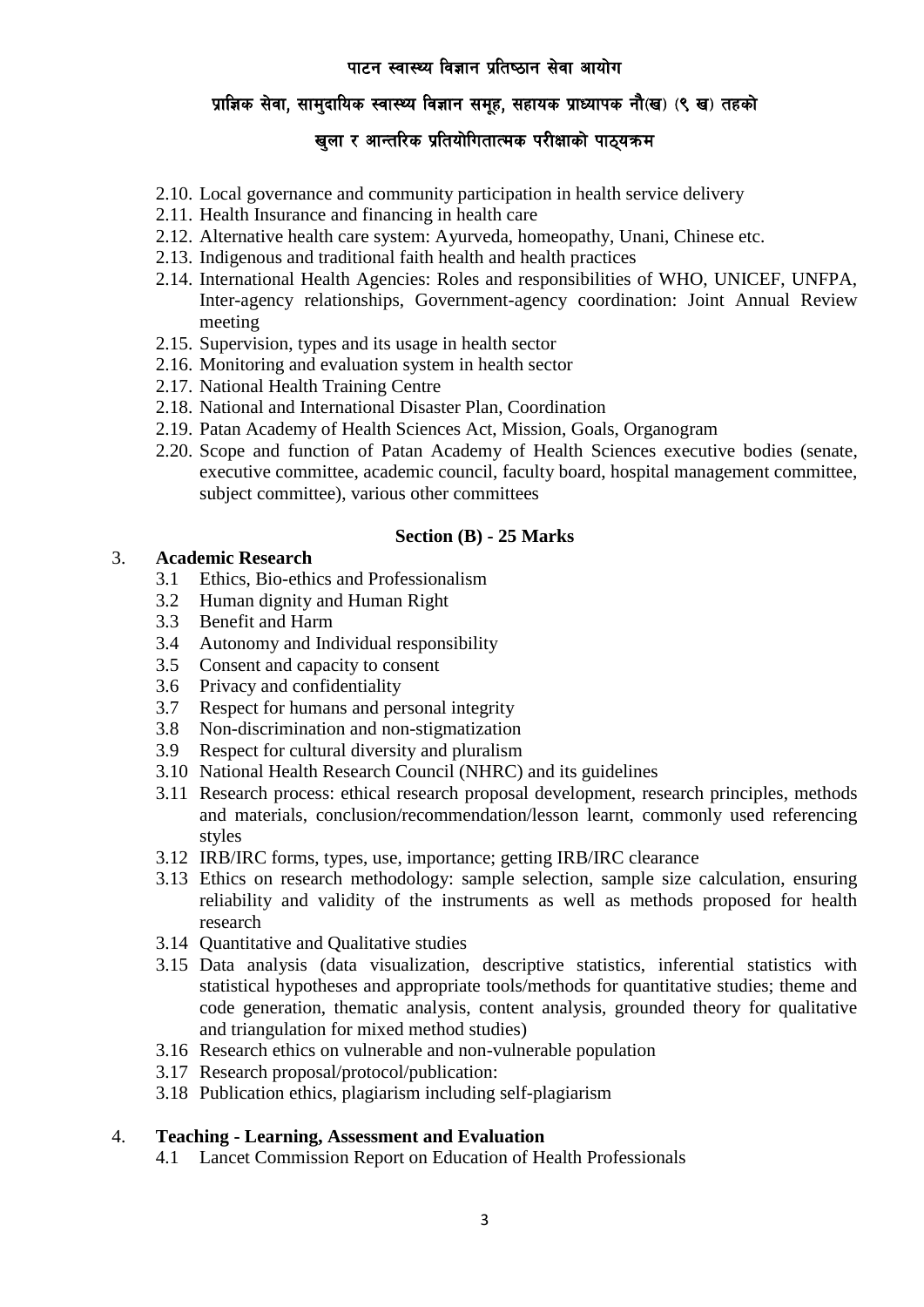## प्राज्ञिक सेवा, सामुदायिक स्वास्थ्य विज्ञान समुह, सहायक प्राध्यापक नौ(ख) (९ ख) तहको

# खुला र आन्तरिक प्रतियोगितात्मक परीक्षाको पाठ्यक्रम

- 4.2 Adult learning: Theories, principles, use, importance and outcomes, Adragogy vs. Pedagogy
- 4.3 Conventional teaching learning: Didactic lectures, Teacher centred approaches, use and importance
- 4.4 Surface learning, deep learning and metacognition
- 4.5 Integrated teaching: Genesis, use, importance and outcomes
- 4.6 Problem-based learning: Genesis, use, importance and outcomes
- 4.7 SPICES model its use, importance and outcomes
- 4.8 Socialization, self-directed learning, mentoring, role model
- 4.9 Community orientation/community posting, re-orientation of medical education camp, community based learning and community engaged teaching-learning methods/models, use, importance and outcomes
- 4.10 Outcome Based Education (Competency-based Medical/Health Professions Education): Genesis, use, importance and outcomes
- 4.11 Experiential learning, Reflective practice, Feedback and feed-forward, Situated learning, Co-operative learning, Communities of practice
- 4.12 Assessment of students
	- 4.12.1 Blueprinting (Table and specification) : use, importance and outcomes
	- 4.12.2 Bloom's taxonomy of cognitive, psychomotor and affective domains, use and importance
	- 4.12.3 Diagnostic, Formative, Summative and Professional exams
- 4.13 Assessment of knowledge: Selection methods like Multiple Choice Questions, Extended Matching Items and supply methods like Short Answer Question, Problem Based Question, Long Answer Question with or without model answers and marking schemes, unstructured, semi-structured and structured viva-voce examination, advantages and limitations, use and importance, outcomes and its use in quality control
- 4.14 Assessment of performance (in-vitro): Direct observation of skills in the simulated setting, lab, ward etc. with or without checklist, Objective Structured Practical Examination, Objective Structured Clinical Examination, Standardized patients, use and importance, analysis, quality assurance, outcomes and its use in quality control
- 4.15 Assessment of performance (in-vivo): Mini-Clinical Evaluation Exercise (Mini-CEX), Direct Observation of Procedural Skills (DOPS), Case-Based Discussion (CbD), OSATS/ PBA, Multi-Source feedback (360 degree evaluation) use and importance for competency based health professions education, analysis, quality assurance, outcomes and its use in quality control
- 4.16 Assessment of observable behaviours in small groups e.g. Problem Based Learning sessions, Community Based Learning and Education sessions, Clinical clerkship rotations
- 4.17 Evaluation: Difference between assessment and evaluation, theory of change and its use in health professions education, process and outcome evaluation, qualitative, quantitative and mixed methods used in evaluation of health professions education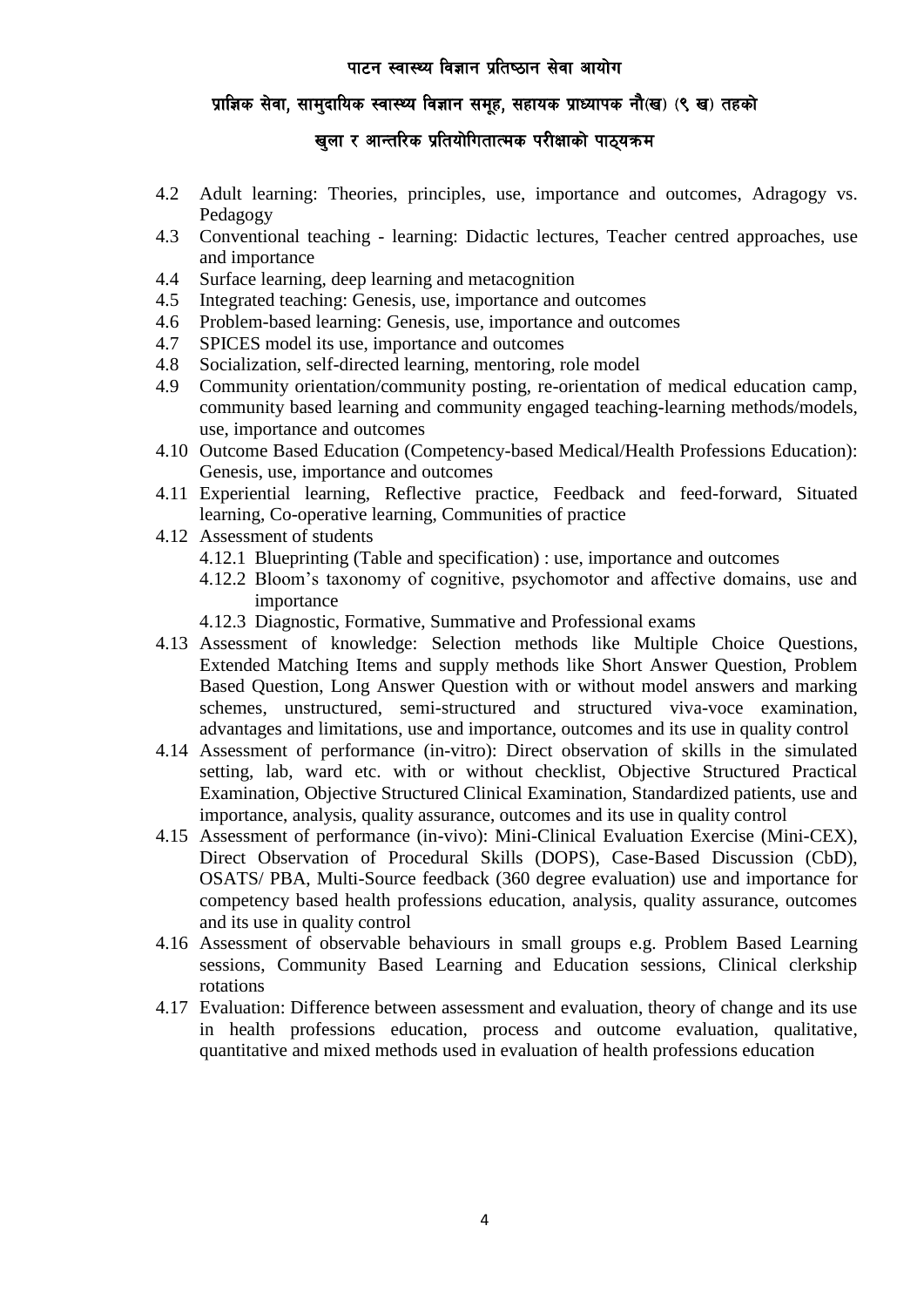## प्राज्ञिक सेवा, सामुदायिक स्वास्थ्य विज्ञान समुह, सहायक प्राध्यापक नौ(ख) (९ ख) तहको

## खुला र आन्तरिक प्रतियोगितात्मक परीक्षाको पाठ्यक्रम

## **Paper I Part II: Technical Subject Section (C) - 25 Marks**

#### **1. Epidemiology**

- 1.1 Basic Epidemiology:
	- 1.1.1 Epidemiological measurements
	- 1.1.2 Measurements of Burden of disease (DALY, QALY)
	- 1.1.3 Standardization rationale, direct and indirect standardization
	- 1.1.4 Epidemiological study design
	- 1.1.5 Concept of cause and effect association
	- 1.1.6 Natural history and progress of the disease
	- 1.1.7 Control and prevention of diseases
	- 1.1.8 Disease surveillance
	- 1.1.9 Screening

#### 1.2 Applied Epidemiology:

- 1.2.1 Infectious Diseases of public health concern in Nepal
- 1.2.2 Non-communicable diseases common of Nepal
- 1.2.3 Emerging and re-emerging infectious diseases
- 1.2.4 Outbreak investigation
- 1.2.5 Social epidemiology
- 1.2.6 Critical review of scientific papers
- 1.2.7 Critical review current policies/strategies/programs on prevention/control of selected CDs & NCDS in Nepal.

## **2. Biostatistics and Computer Application**

- 2.1 Descriptive statistics
- 2.2 Probability distribution
- 2.3 Correlation and regression analysis
- 2.4 Sampling theory, sampling distribution and estimation
- 2.5 Hypothesis testing
- 2.6 Data analysis software (Epi-info, SPSS)
- 2.7 Data management (coding, processing, importing, exporting)
- 2.8 Data analysis

## **3. Demography**

- 3.1 Demography & health
- 3.2 Sources of demographic data, population structure, characteristics and population growth.
- 3.3 Population movement, demographic cycles, demographic transition
- 3.4 Population growth rates, population projection, and methods of population standardization
- 3.5 Measures of fertility/mortality/migration, urbanization, nuptiality & their relationships
- 3.6 Human development index
- 3.7 Relationship between population, ecology & development
- 3.8 Migration: Push and Pull factors, Internal and external migration, seasonal migration, cross border migration, international migration.
- 3.9 Relation between Migration and socio-economic conditions.
- 3.10 Population policy and program in Nepal.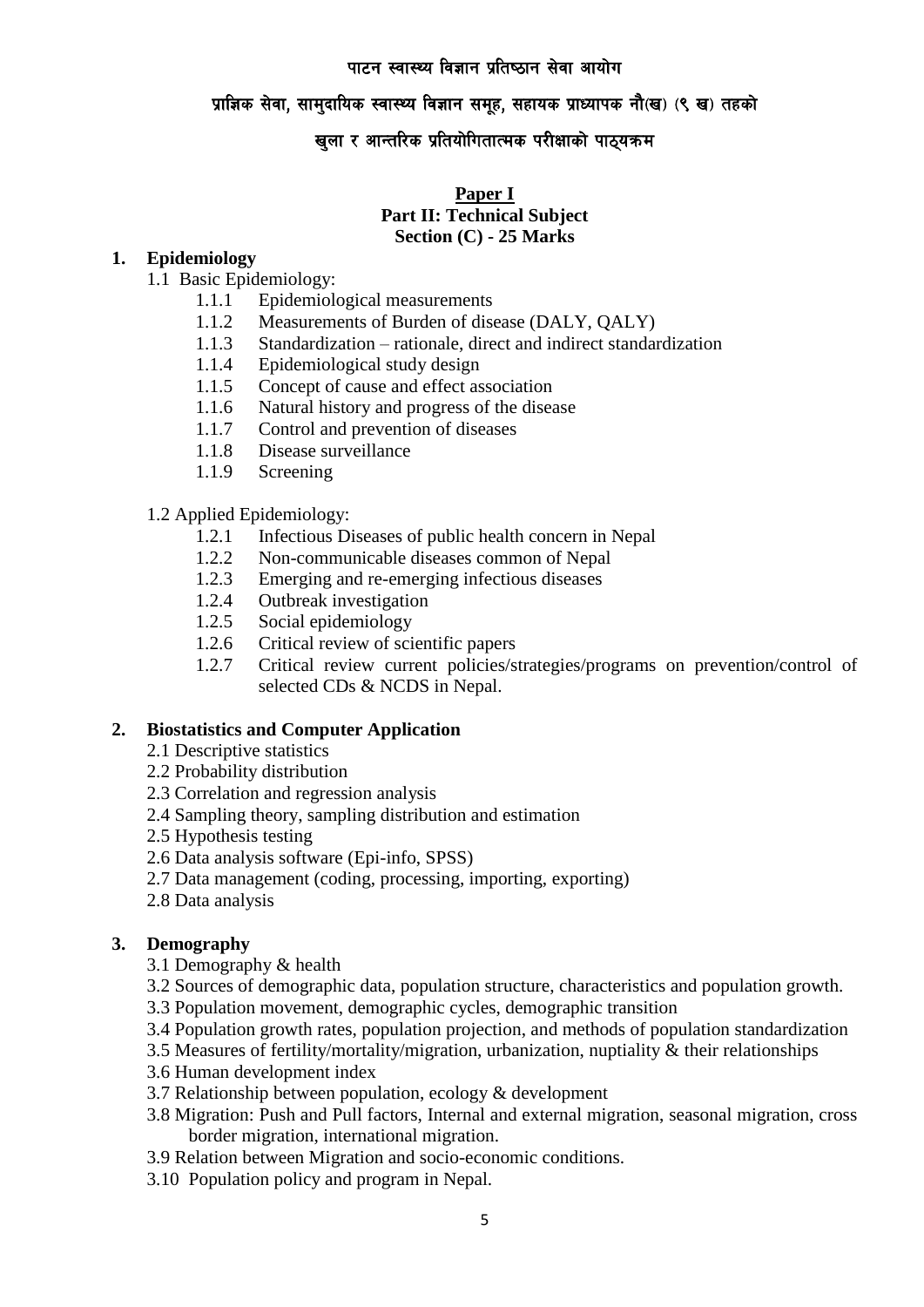## प्राज्ञिक सेवा, सामुदायिक स्वास्थ्य विज्ञान समुह, सहायक प्राध्यापक नौ(ख) (९ ख) तहको

# खुला र आन्तरिक प्रतियोगितात्मक परीक्षाको पाठ्यक्रम

#### **4. Recent advances in evidence-based public health practices**

- 4.1 Evidence-based public health
- 4.2 Advances in public health system research
- 4.3 Appraisal of roles of public health discipline in health and national development

## **Section (D) - 25 Marks**

### **5. Health Education and Promotion**

- 5.1 Introduction
- 5.2 National and international discourse in health promotion and education
- 5.3 Frameworks/models/theories of health promotion and education
- 5.4 Settings in health promotion and education
- 5.5 Strategies of health education and promotion and their application in individual, groups (school, community) and mass situations.
- 5.6 Planning, implementation and evaluation of health education and promotion programs and feedback mechanism.
- 5.7 Health communication
- 5.8 Health Promotion Policy and Principles
- 5.9 Roles of health promotion and education in public health programs
- 5.10 Community participation in public health promotion and education
- 5.11 Group dynamics and leadership

#### **6. Medical Sociology and Anthropology**

- 6.1 Introduction to sociology/anthropology
- 6.2 Social problems
- 6.3 Social and cultural factors in health
- 6.4 Medical Systems
- 6.5 Provider-consumer relationship
- 6.6 Health politics
- 6.7 Research methods of sociology/anthropology applied to public health

## **7. Family Health**

- 7.1 Women and Child health (Safe motherhood, Family planning, STIs, HIV/AIDS, ASRH; child health)
- 7.2 Gender and health (Gender issues in health, GBV, Girls trafficking, Aging and health)
- 7.3 Community mental health

#### **8. Nutrition**

- 8.1 Nutrition science
- 8.2 Nutritional requirements in different stages of life
- 8.3 Nutrition policy, strategies, and nutritional deficiency disease

## **9. Environmental Health**

- 9.1 Environment and health
- 9.2 Water and health
- 9.3 Sanitation and health
- 9.4 Waste management
- 9.5 Food security/quality/hygiene and sanitation/ food act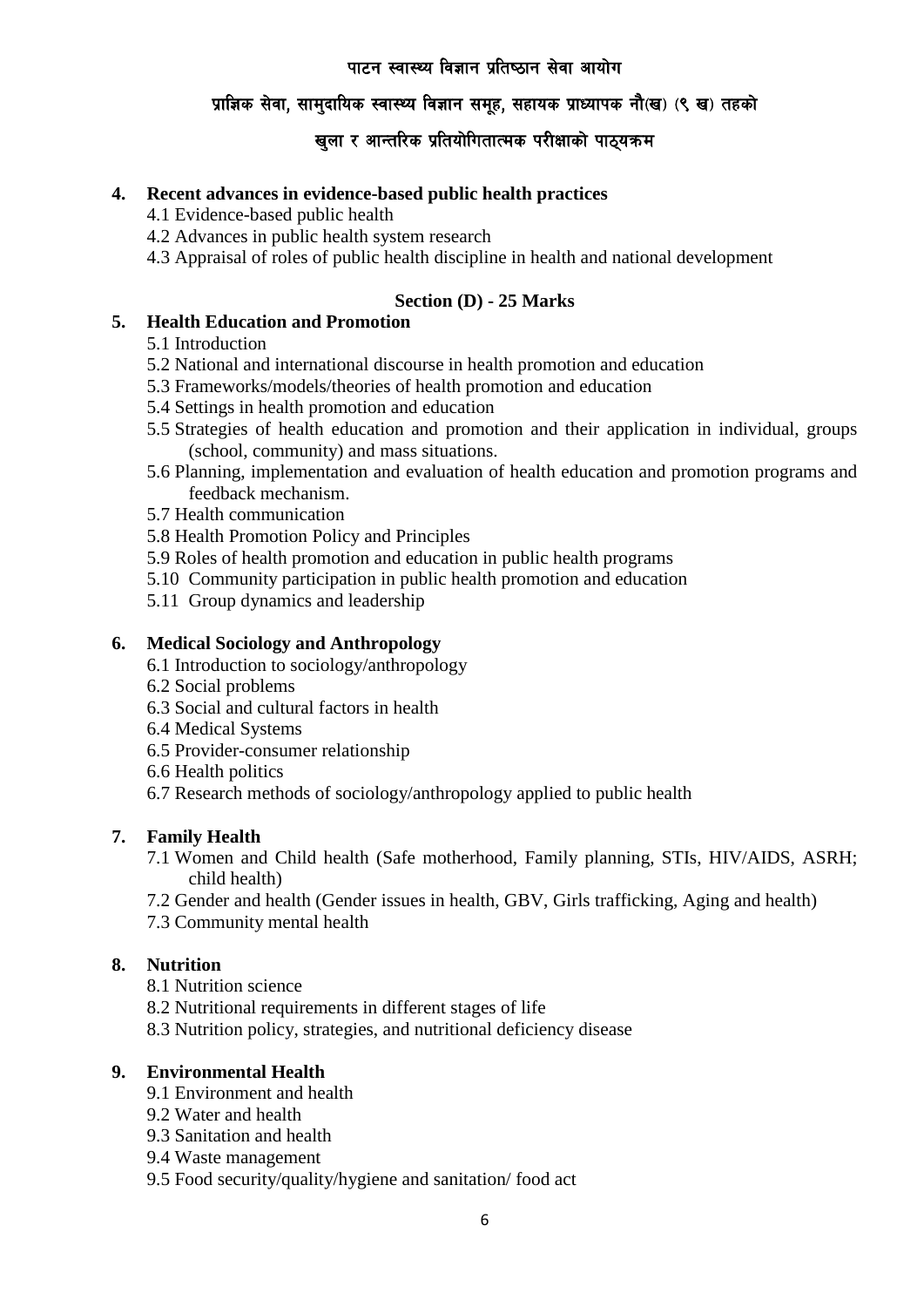## प्राज्ञिक सेवा, सामुदायिक स्वास्थ्य विज्ञान समुह, सहायक प्राध्यापक नौ(ख) (९ ख) तहको

# खुला र आन्तरिक प्रतियोगितात्मक परीक्षाको पाठ्यक्र**म**

- 9.6 Air pollution and its impact
- 9.7 Noise pollution and its impact
- 9.8 Housing and health
- 9.9 Other environmental issues- Global environmental problem (radiation, global warming, acid raid, ozone depletion, deforestation), Natural and man-made disasters, urbanization
- 9.10 Environmental policy and planning, Environmental Act & Role of Role of Private Sector
- 9.11 Infectious and tropical diseases control: bacteria and parasites of public health importance, public health entomology/control of vector borne diseases,

#### **10. Occupational Health**

- 10.1 Occupation health & its components
- 10.2 Occupational environment and Hazards (Physical, Chemical, Biological, Mechanical, Psychosocial)
- 10.3 Occupational safety, occupational health situation (occupational disease) in Nepal
- 10.4 Ergonomics and workers compensation

#### **11. Health System, Health Planning and Management and Health Care Services**

- 11.1 Models of health system around the world
- 11.2 Health care delivery system
- 11.3 Health information system
- 11.4 Infrastructure and logistics management
- 11.5 Organizational diagnosis and managing change in an organization
- 11.6 Hospital management
- 11.7 Concept of health systems management (management theories)
- 11.8 Management process / managerial functions: Planning, organizing, directing, coordinating and controlling (PODCC) perspectives.
- 11.9 Concept of planning, Strategic planning (need and process)
- 11.10Health care policy
- 11.11Structure and function of health system
- 11.12Human resource and financial management
- 11.13Information management system and their use

## **12. Health Economics**

- 12.1 Health economics and health care finance
- 12.2 Demand and supply theory
- 12.3 Health care financing
- 12.4 National health budget
- 12.5 Private and public spending in health
- 12.6 Equity and the evaluation of health care interventions and program
- 12.7 Health Insurance and its types, Factors affecting the quantity demanded for health insurance, Government and private sector as health insurer, Moral hazards of health insurance

## **13. Public Policy & Health Policy**

- 13.1 Theory and practice of health policy
- 13.2 Human resource management policy
- 13.3 Education in health and curriculum development policy